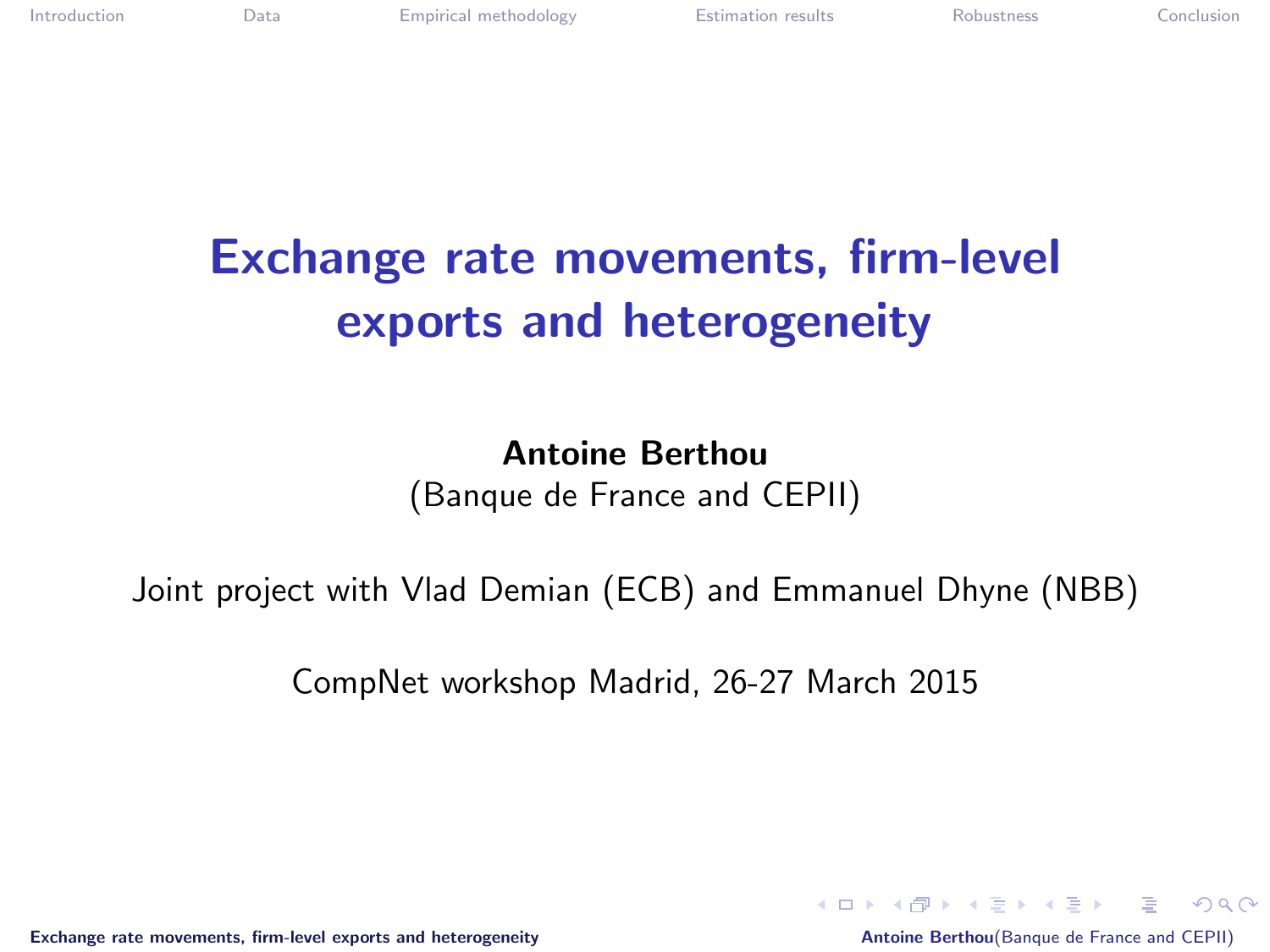| Introduction |
|--------------|
|              |

### **Motivation**

Large current account imbalances accumulated by European economies before 2008 have increased their vulnerability to external shocks during the crisis

The improvement of cost and price competitiveness is expected to facilitate current account re-balancing

Therefore, the question of the values of the trade elasticities has regained a clear interest among policy makers and academics

后

<span id="page-1-0"></span> $\Omega$ 

イロト イ押 トイヨ トイヨ トー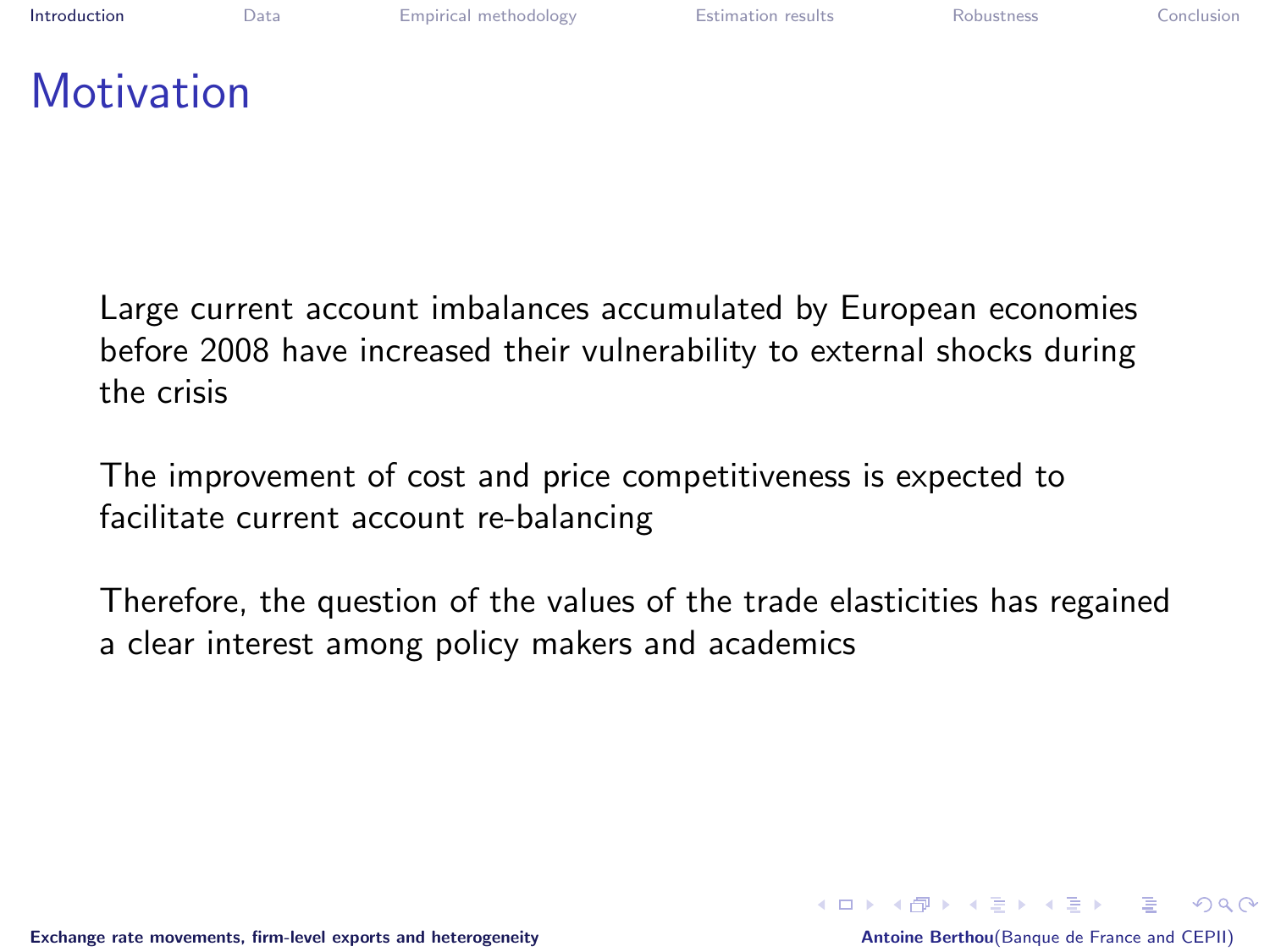| Introduction      | Data | Empirical methodology | <b>Estimation results</b> | Robustness | Conclusion |
|-------------------|------|-----------------------|---------------------------|------------|------------|
| <b>Motivation</b> |      |                       |                           |            |            |

On the macro side : apparent disconnection between exchange rates variations, and real variables such as exports (International Elasticity Puzzle ; see Ruhl, 2008)

• Estimated elasticities in aggregate exports equations often below one (see Hooper et al. 2000 among others)

On the micro side : Trade models (Melitz, 2003 ; Chaney, 2008) assume micro elasticities typically above one (and often much above)

• Imbs and Mejean (2014) find a median value of about 5 for elasticities of substitution ; which implies a price elasticity of demand  $of$  about  $-4$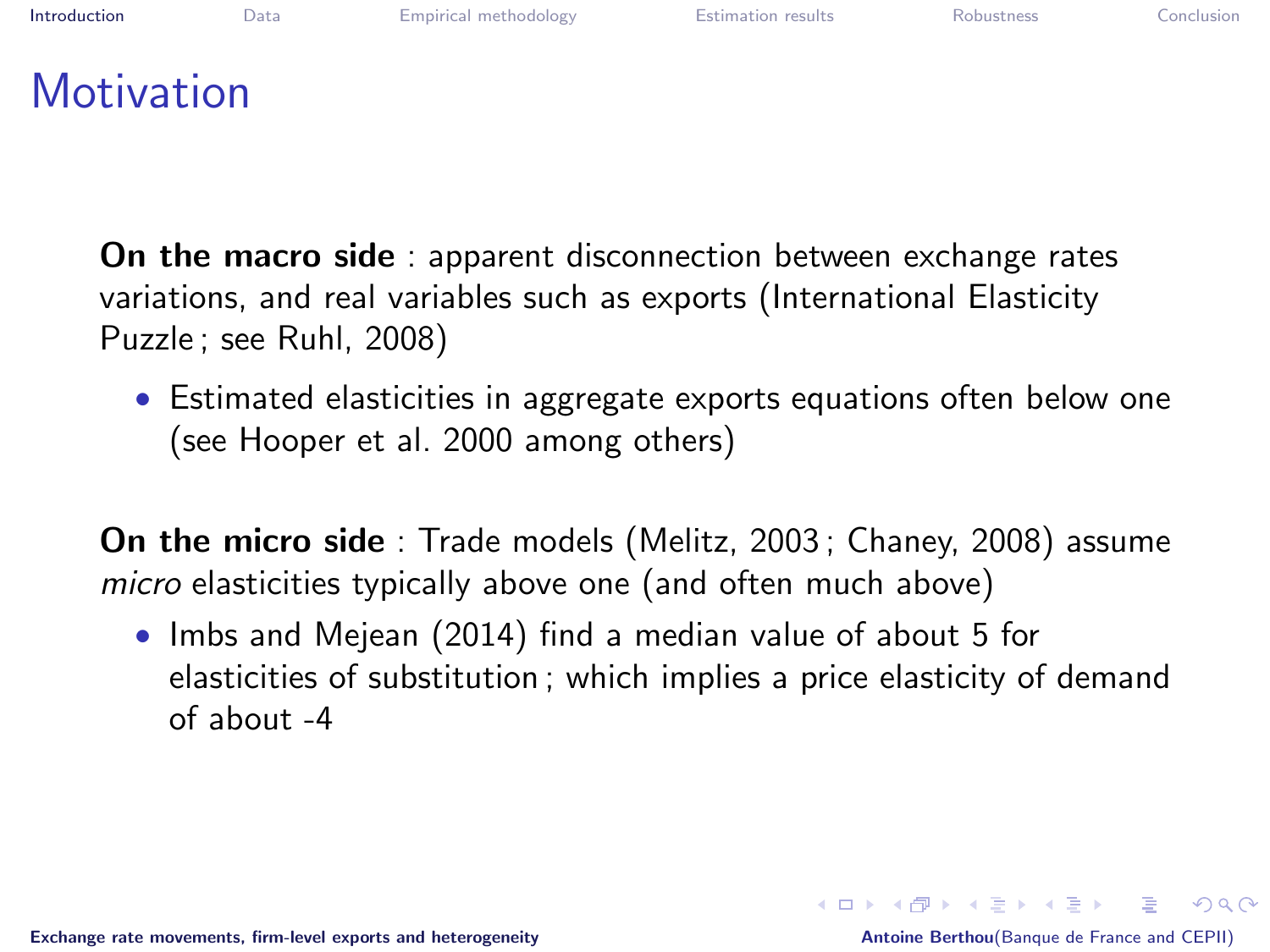### **Motivation**

Micro and macro elascitities can be reconciled in the presence of within-sector firm heterogeneity :

- High concentration of aggregate exports among top players
- Lower price elasticity of demand faced by large / more productive firms (e.g. Melitz and Ottaviano, 2008)
- High productive / large firms can absorb exchange rate variations through lower markups adjustment (incomplete Exchange rates pass-through))
- Empirical evidence based on firm-level exports response to exchange rates variations across destinations for one single country (Berman et al. 2011 for France)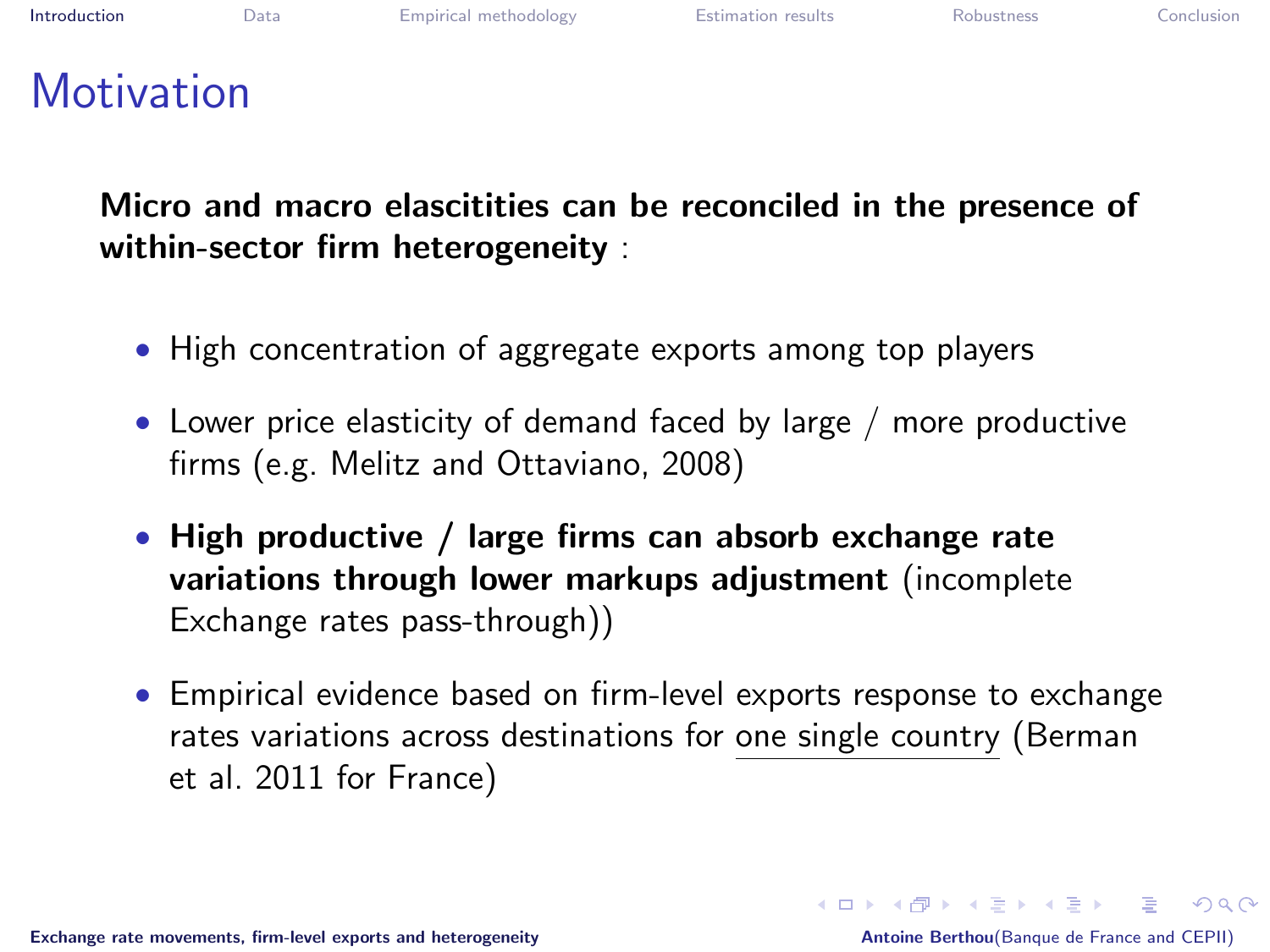#### What we do

We investigate the linkages between firm-level export revenues and real effective exchange rates variations in a multi-country framework :

- Panel of 11 countries reporting information about firm-level exports by size or productivity class and sector during the period 2001-2008
- We estimate a micro elasticity of exports growth to REER variations
- Investigate different response of exporters in relation to size or productivity, controlling for other factors
- The benchmark elasticity ranges from about -0.6 (CPI-based REER) to -1 (ULC-based REER) controlling for other factors
- The elasticity obtained is between 2 and 3 times larger for least productive / smallest firms (bottom 25%) compared to most productive / largest firms (top 25%)
- Results contribute to explain the "International Elasticity Puzzle" : weak aggregate elasticities driven by large firms who represent a very large share of aggregate exports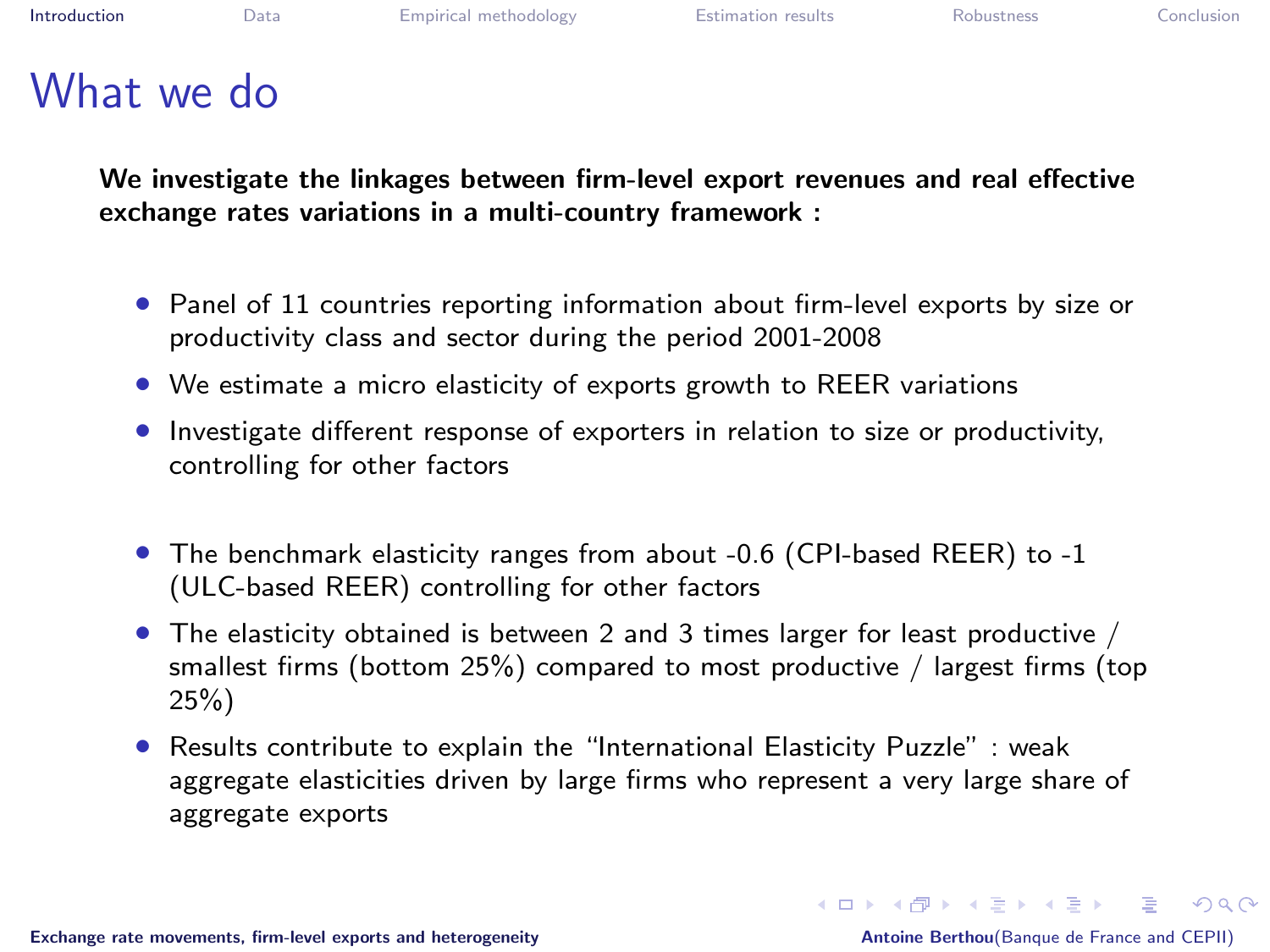## Related literature

- Very large concentration of aggregate exports into a small subset of firms : Mayer and Ottaviano "Happy Few" paper ; CompNet trade module paper
- Aggregate implications of "granularity"(Gabaix, 2011)
- Incomplete exchange rates pass-through in models with Cournot competition (Atkeson and Burstein, 2008) or local distribution costs (Corsetti and Dedola, 2005)
- Estimation of the micro elasticities of firm-level exports w.r.t. variable trade costs variations (Berthou and Fontagné, 2015; Bas, Mayer and Thoenig 2015; Fitzgerald and Haller, 2015)
- Firm-level exchange rates elasticities (Fitzgerald and Haller, 2015) and the role of firm-level productivity heterogeneity (Berman et al., 2011)
- Productivity dispersion and the response of sector-level aggregate exports to exchange rates movements (Demian and di Mauro, 2015)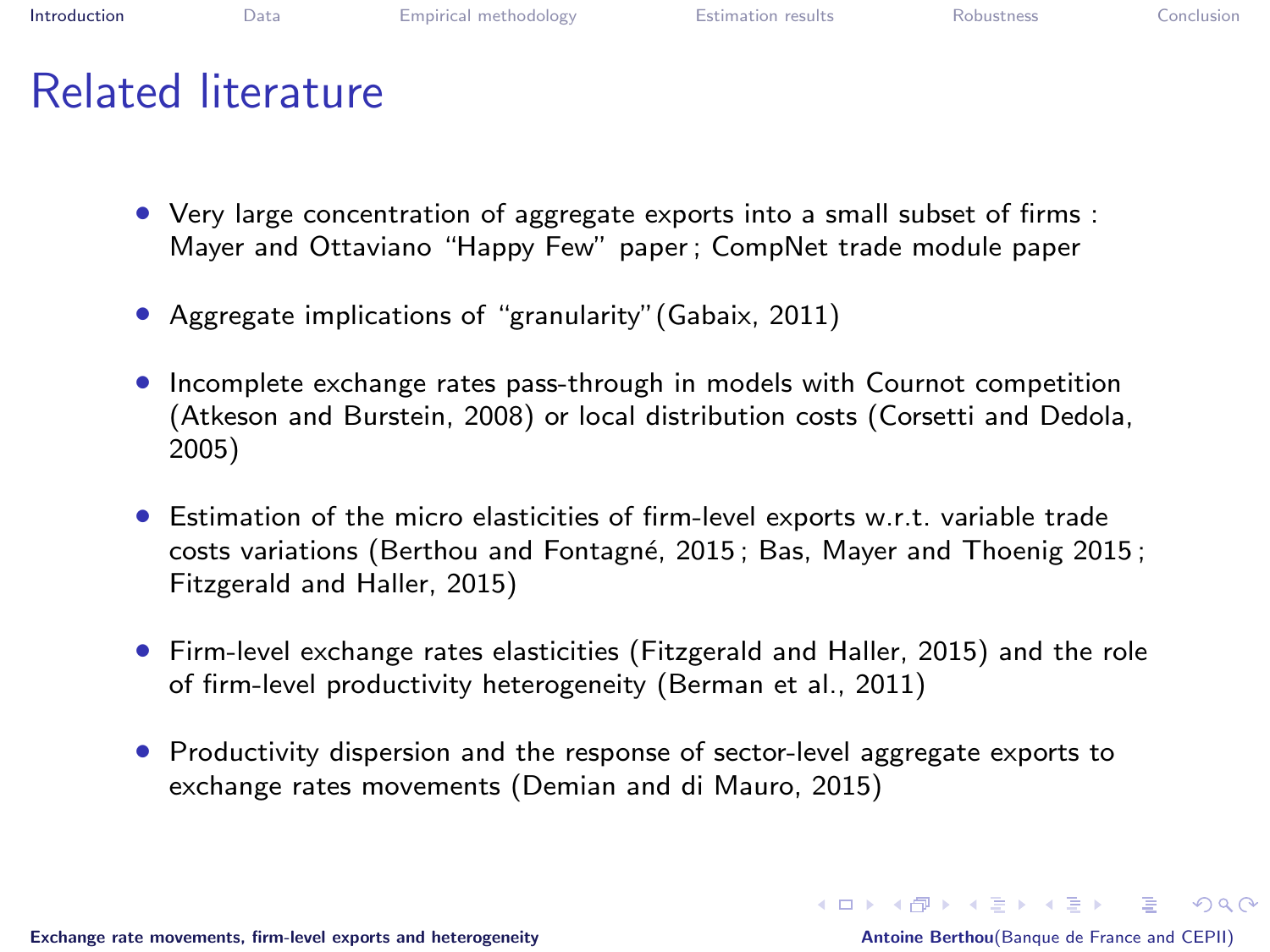| Introduction |  |
|--------------|--|
|              |  |

**[Data](#page-6-0)** [Empirical methodology](#page-8-0) **[Estimation results](#page-9-0)** [Robustness](#page-14-0) [Conclusion](#page-15-0)

<span id="page-6-0"></span>

### Data

#### Firm-level exports data :

- CompNet trade module data : 11 European countries with 20E files (Belgium, Estonia, Finland, France, Hungary, Italy, Lithuania, Poland, Portugal, Slovakia, Slovenia
- Period 2001-2008
- Each cell reports the average of delta log of firm-level exports exports by country, sector, year, and productivity  $\ell$  size class

Exchange rates data : Bruegel REER database (Darvas, 2012), CPI or ULC based

BACI dataset : Aggregated in NACE 2-digits sectors and used to construct the demand shifters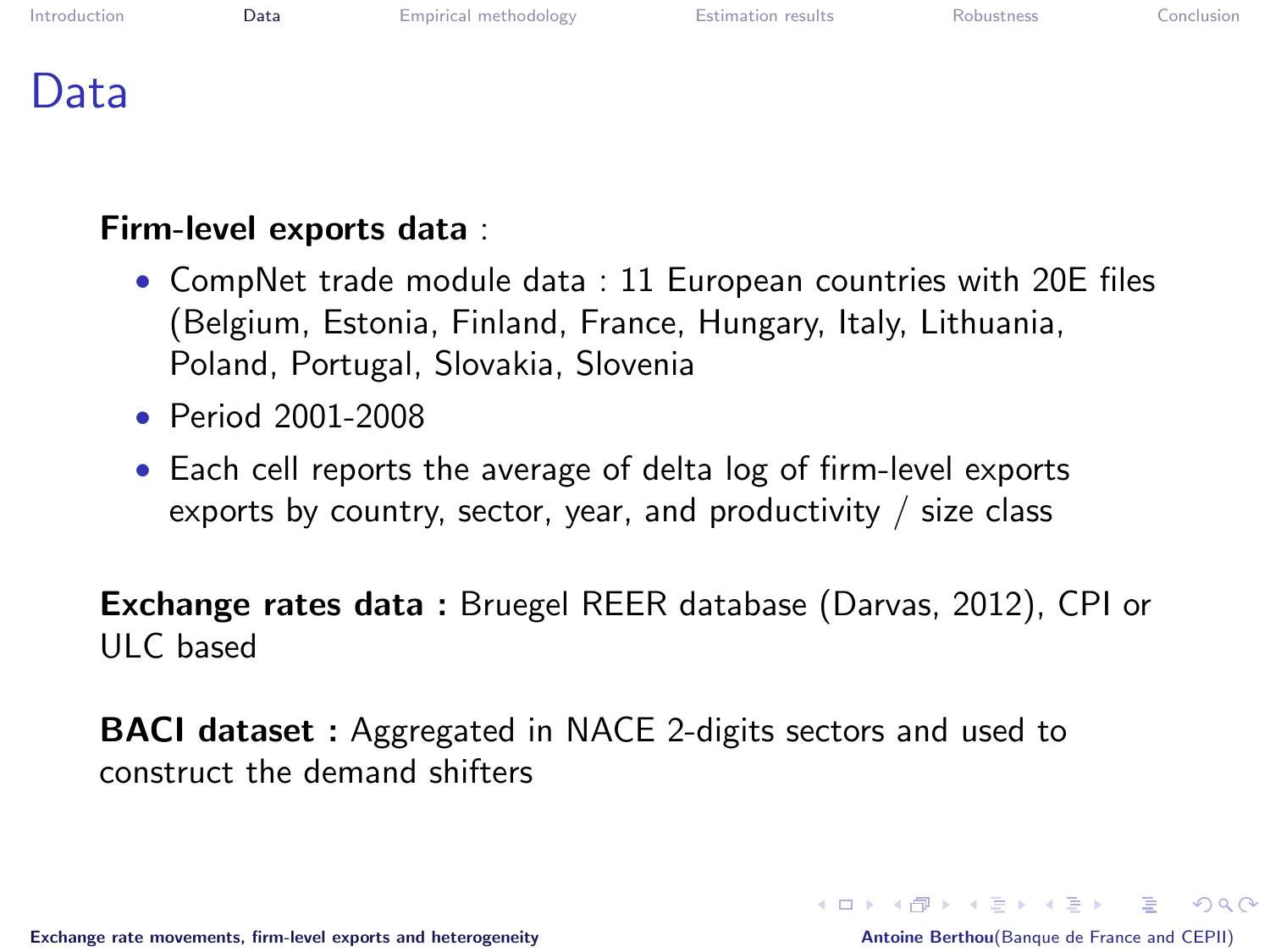### Descriptive statistics

|  | TABLE: Descriptive statistics : real effective exchange rate, exports and demand |  |
|--|----------------------------------------------------------------------------------|--|
|--|----------------------------------------------------------------------------------|--|

|            | <b>REER CPI-based</b> | <b>REER ULC-based</b> | Exports value | Foreign demand |
|------------|-----------------------|-----------------------|---------------|----------------|
|            | (delta log)           | (delta log)           | (delta log)   | (delta log)    |
| <b>BEL</b> | 0.019                 | 0.017                 | 0.028         | 0.043          |
|            | (0.019)               | (0.013)               | (0.231)       | (0.050)        |
| <b>EST</b> | 0.034                 | 0.073                 | 0.090         | 0.045          |
|            | (0.020)               | (0.046)               | (0.391)       | (0.057)        |
| <b>FIN</b> | 0.011                 | 0.015                 | 0.050         | 0.042          |
|            | (0.026)               | (0.026)               | (0.265)       | (0.052)        |
| <b>FRA</b> | 0.018                 | 0.020                 | 0.033         | 0.042          |
|            | (0.023)               | (0.021)               | (0.162)       | (0.051)        |
| <b>HUN</b> | 0.037                 | 0.030                 | 0.084         | 0.053          |
|            | (0.054)               | (0.059)               | (0.220)       | (0.044)        |
| <b>ITA</b> | 0.021                 | 0.032                 | 0.050         | 0.042          |
|            | (0.025)               | (0.020)               | (0.129)       | (0.050)        |
| LTU        | 0.022                 | 0.063                 | 0.100         | 0.039          |
|            | (0.028)               | (0.031)               | (0.433)       | (0.054)        |
| POL        | 0.049                 | 0.068                 | 0.115         | 0.058          |
|            | (0.031)               | (0.055)               | (0.230)       | (0.049)        |
| <b>PRT</b> | 0.011                 | 0.010                 | 0.075         | 0.048          |
|            | (0.002)               | (0.007)               | (0.226)       | (0.051)        |
| <b>SVK</b> | 0.074                 | 0.050                 | 0.125         | 0.040          |
|            | (0.035)               | (0.032)               | (0.325)       | (0.053)        |
| <b>SVN</b> | 0.013                 | 0.012                 | 0.082         | 0.041          |
|            | (0.017)               | (0.013)               | (0.271)       | (0.054)        |
| Total      | 0.027                 | 0.031                 | 0.065         | 0.044          |
|            | (0.034)               | (0.037)               | (0.252)       | (0.051)        |

Note : Means reported, standard deviations in parentheses.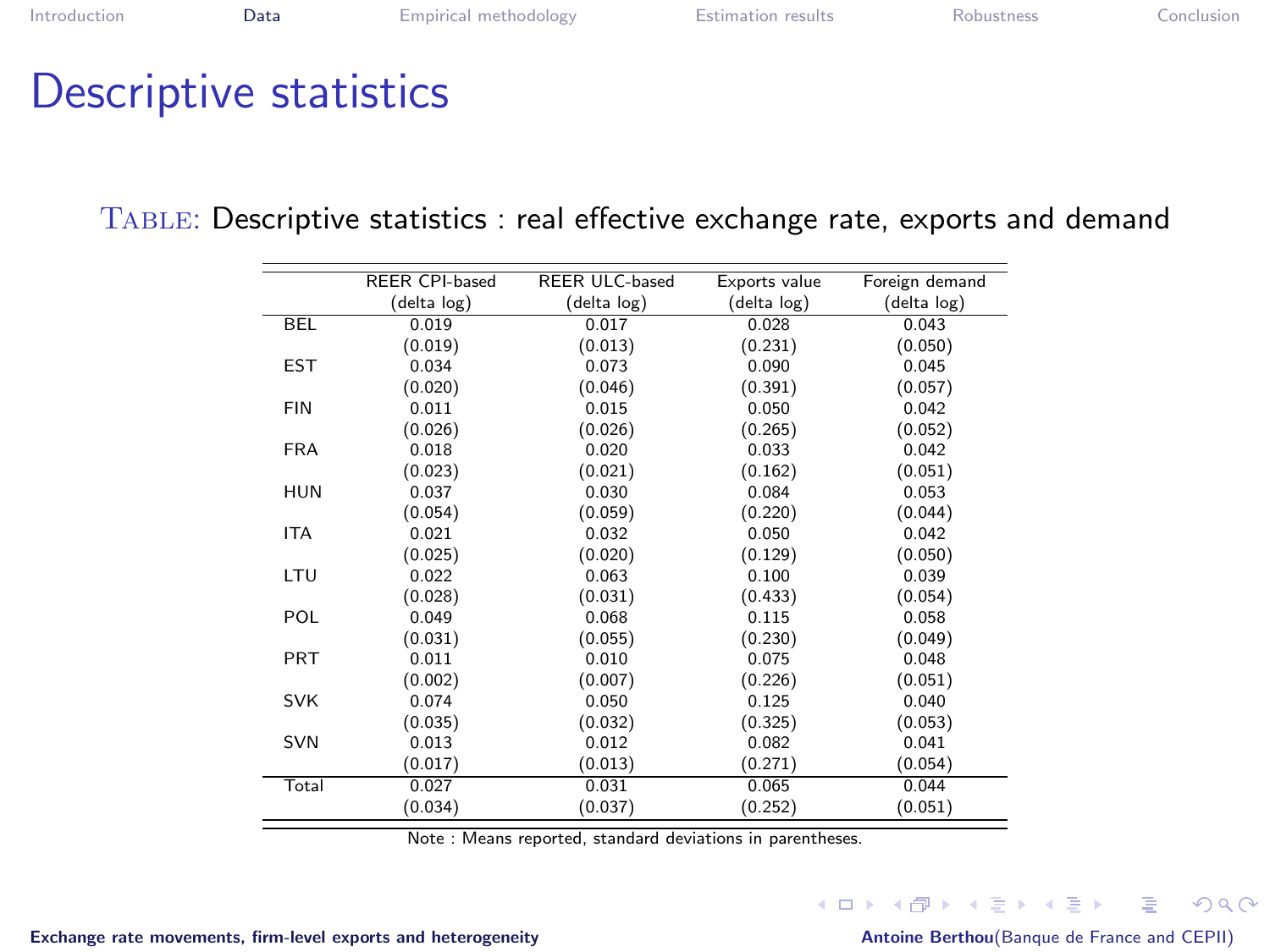### Methodology

In a first step, we estimate the impact of REER variations on firm-level export revenues from the following specification :

$$
\Delta \ln V_{fikt} = \beta \Delta \ln REER_{it} + \gamma \Delta \ln D_{ikt} + \mathbf{C}_{fikt} \Omega' + \lambda_f + \lambda_i + \lambda_k + \varepsilon_{fikt}
$$
 (1)

- $V_{fikt}$  is the exports revenue of firm f operating in country *i*, sector *k* in year *t*
- $REER_{it}$  is the real effective exchange rates
- $\bullet$   $D_{ikt}$  is the foreign demand, with  $D_{ikt} = \sum_j \frac{V_{ijkt}}{V_{ikt}}$  $\frac{V_{ijkt}}{V_{ikt}}$  M<sub>jkt</sub>
- $C_{fikt}$  is a vector of controls
- $\lambda_f$  is firm-type fixed effects,  $\lambda_i$  is country fixed effects,  $\lambda_k$  is sector fixed effects
- <span id="page-8-0"></span>• Error term  $(\varepsilon_{\text{fikt}})$  clustered by country and year

In a second step, we augment this specification with interactions between the real exchange rates and the firm-level productivity class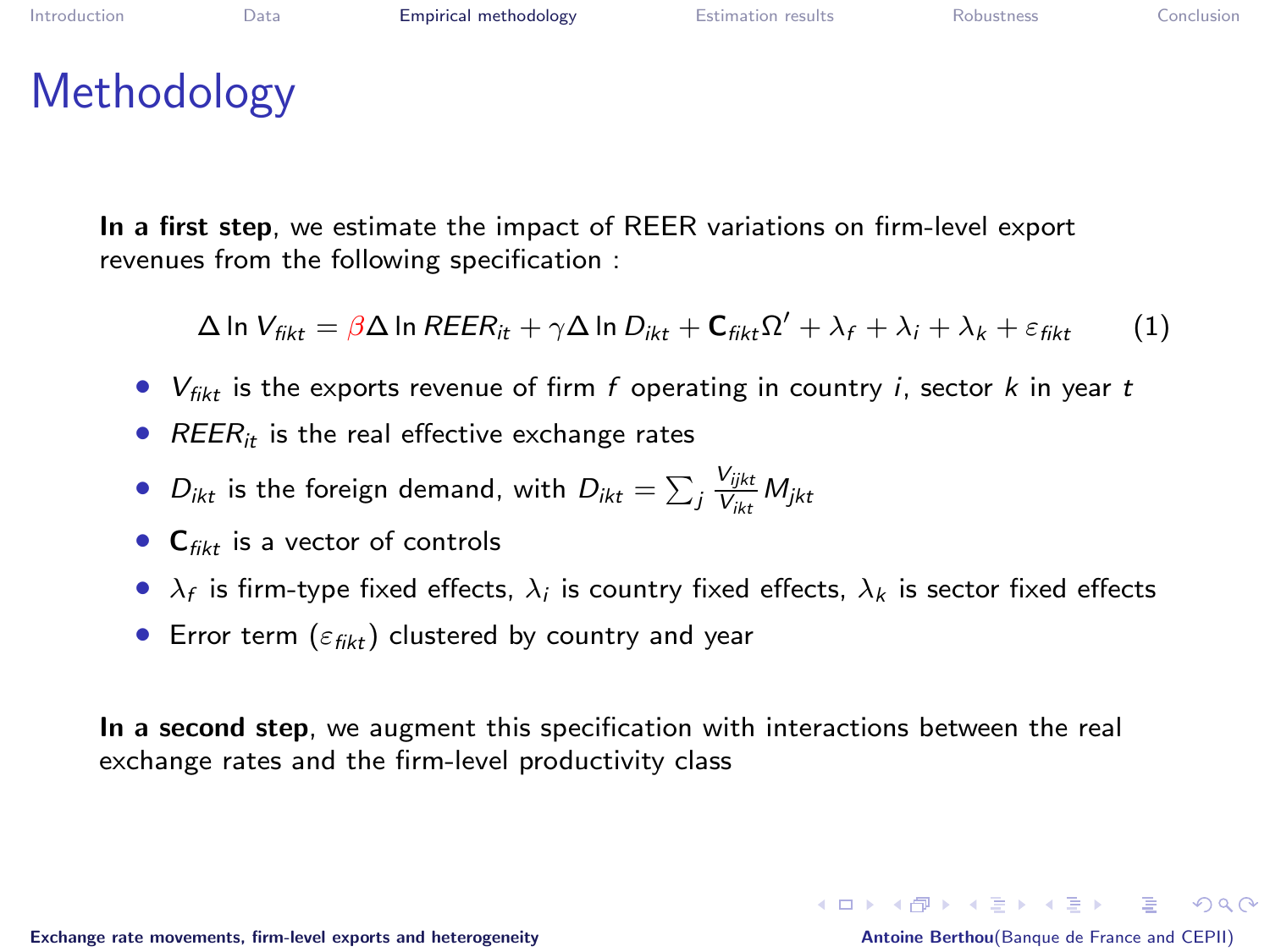#### TABLE: Real effective exchange rate elasticity : CPI-based

|                                                   | (1)                   | (2)                   | (3)                              | (4)                                | (5)                   | (6)                              |
|---------------------------------------------------|-----------------------|-----------------------|----------------------------------|------------------------------------|-----------------------|----------------------------------|
| Dep. var.                                         |                       |                       |                                  | $\Delta$ In export <sub>fikt</sub> |                       |                                  |
|                                                   |                       |                       |                                  |                                    |                       |                                  |
| $\Delta$ In reer <sub>it</sub>                    | $-0.362$<br>(0.239)   | $-0.353$<br>(0.229)   | $-0.319$<br>(0.240)              |                                    |                       |                                  |
| $\Delta$ In $\textit{reer}_{\textit{it}}$ / $t-1$ |                       |                       |                                  | $-0.659**$                         | $-0.640**$            | $-0.661**$                       |
|                                                   |                       |                       |                                  | (0.249)                            | (0.252)               | (0.260)                          |
| $\Delta$ In demand <sub>ikt</sub>                 | $0.597***$<br>(0.093) | $0.603***$<br>(0.097) | $0.593***$<br>(0.103)            | $0.611***$<br>(0.083)              | $0.615***$<br>(0.082) | $0.612***$<br>(0.082)            |
| Euro $_{it}$                                      |                       | $0.071***$<br>(0.023) | $0.069***$<br>(0.024)            | $0.086***$<br>(0.025)              | $0.088***$<br>(0.023) | $0.090***$<br>(0.024)            |
| In gdp per cap <sub>it -1</sub>                   |                       | $-0.054$              | $-0.041$                         | $-0.191*$                          | $-0.211**$            | $-0.224**$                       |
| $\Delta$ In tfpfikt                               |                       | (0.088)               | (0.093)<br>$0.119***$<br>(0.031) | (0.096)                            | (0.099)               | (0.099)<br>$0.105***$<br>(0.030) |
| Observations                                      | 8,800                 | 8,800                 | 7,767                            | 7,364                              | 7,364                 | 6,999                            |
| R-squared                                         | 0.117                 | 0.118                 | 0.122                            | 0.123                              | 0.152                 | 0.161                            |
| Country FE                                        | yes                   | yes                   | yes                              | yes                                | no                    | no                               |
| Sector FE                                         | yes                   | yes                   | yes                              | yes                                | no                    | no                               |
| Country $\times$ sector FE                        | no                    | no                    | no                               | no                                 | yes                   | yes                              |
| Prod.-class FE                                    | yes                   | yes                   | yes                              | yes                                | yes                   | yes                              |

<span id="page-9-0"></span>Note : Source : estimations based on the CompNet trade module data for 11 European countries (Belgium, Estonia, Finland, France, Hungary, Italy, Lithuania, Poland, Portugal, Slovakia, Slovenia). Standard errors clustered by country and year.  $\Delta$  In reer<sub>it /t-1</sub> is the average of the delta logs of the real exchange rate in t and t-1. Significance levels: \*\*\*  $p < 0.01$ , \*\*  $p < 0.05$ , \*  $p < 0.1$ .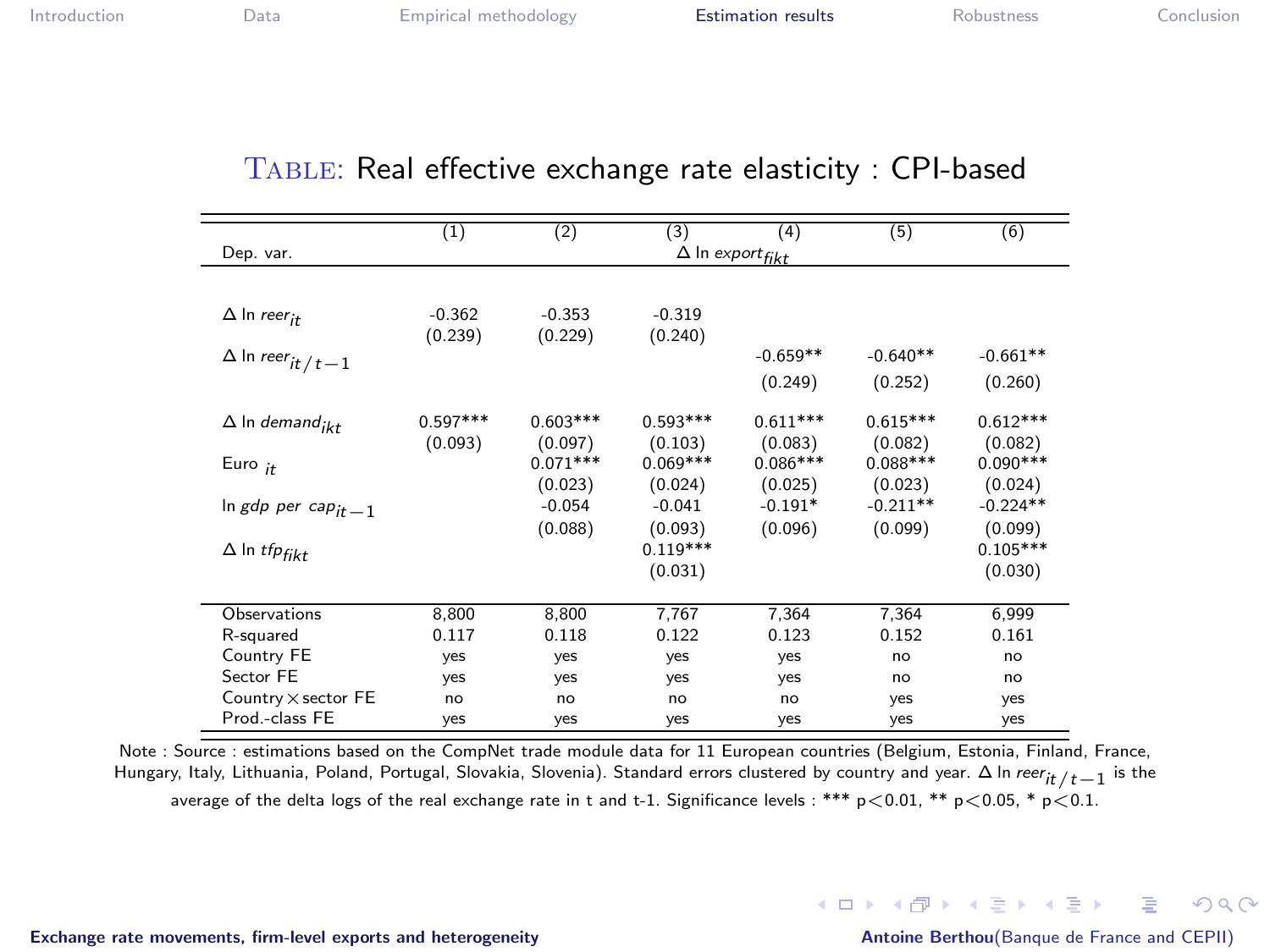#### TABLE: Real effective exchange rate elasticity : ULC-based

|                                                | (1)         | (2)                                | (3)         | (4)         | (5)         | (6)         |  |  |
|------------------------------------------------|-------------|------------------------------------|-------------|-------------|-------------|-------------|--|--|
| Dep. var.                                      |             | $\Delta$ In export <sub>fikt</sub> |             |             |             |             |  |  |
|                                                |             |                                    |             |             |             |             |  |  |
| $\Delta$ In reer <sub>it</sub>                 | $-0.560***$ | $-0.571***$                        | $-0.554***$ |             |             |             |  |  |
|                                                | (0.179)     | (0.180)                            | (0.181)     |             |             |             |  |  |
| $\Delta$ In $\operatorname{\it recr}_{it/t-1}$ |             |                                    |             | $-1.007***$ | $-0.981***$ | $-0.979***$ |  |  |
|                                                |             |                                    |             | (0.315)     | (0.325)     | (0.320)     |  |  |
| $\Delta$ In demand <sub>ikt</sub>              | $0.581***$  | $0.573***$                         | $0.558***$  | $0.631***$  | $0.636***$  | $0.638***$  |  |  |
|                                                | (0.067)     | (0.075)                            | (0.083)     | (0.078)     | (0.077)     | (0.077)     |  |  |
| $Euro_{it}$                                    |             | $0.068***$                         | $0.065***$  | $0.073***$  | $0.075***$  | $0.077***$  |  |  |
|                                                |             | (0.022)                            | (0.023)     | (0.026)     | (0.024)     | (0.024)     |  |  |
| In gdp per cap <sub>it -1</sub>                |             | $-0.004$                           | 0.009       | $-0.116$    | $-0.137$    | $-0.150$    |  |  |
|                                                |             | (0.094)                            | (0.100)     | (0.096)     | (0.100)     | (0.100)     |  |  |
| $\Delta$ In tfpfikt                            |             |                                    | $0.117***$  |             |             | $0.102***$  |  |  |
|                                                |             |                                    | (0.032)     |             |             | (0.030)     |  |  |
| Observations                                   | 8,800       | 8,800                              | 7,767       | 7,364       | 7,364       | 6,999       |  |  |
| R-squared                                      | 0.120       | 0.121                              | 0.125       | 0.125       | 0.153       | 0.163       |  |  |
| Country FE                                     | yes         | yes                                | yes         | yes         | no          | no          |  |  |
| Sector FE                                      | yes         | yes                                | yes         | yes         | no          | no          |  |  |
| Country $\times$ sector FE                     | no          | no                                 | no          | no          | yes         | yes         |  |  |
| Prod.-class FE                                 | yes         | yes                                | yes         | yes         | yes         | yes         |  |  |

Note : Source : estimations based on the CompNet trade module data for 11 European countries (Belgium, Estonia, Finland, France, Hungary, Italy, Lithuania, Poland, Portugal, Slovakia, Slovenia). Standard errors clustered by country and year.  $\Delta$  In reer<sub>it /t-1</sub> is the average of the delta logs of the real exchange rate in t and t-1. Significance levels: \*\*\*  $p < 0.01$ , \*\*  $p < 0.05$ , \*  $p < 0.1$ .

 $\Omega$ 

K ロ X K @ X K 할 X K 할 X ( 할 X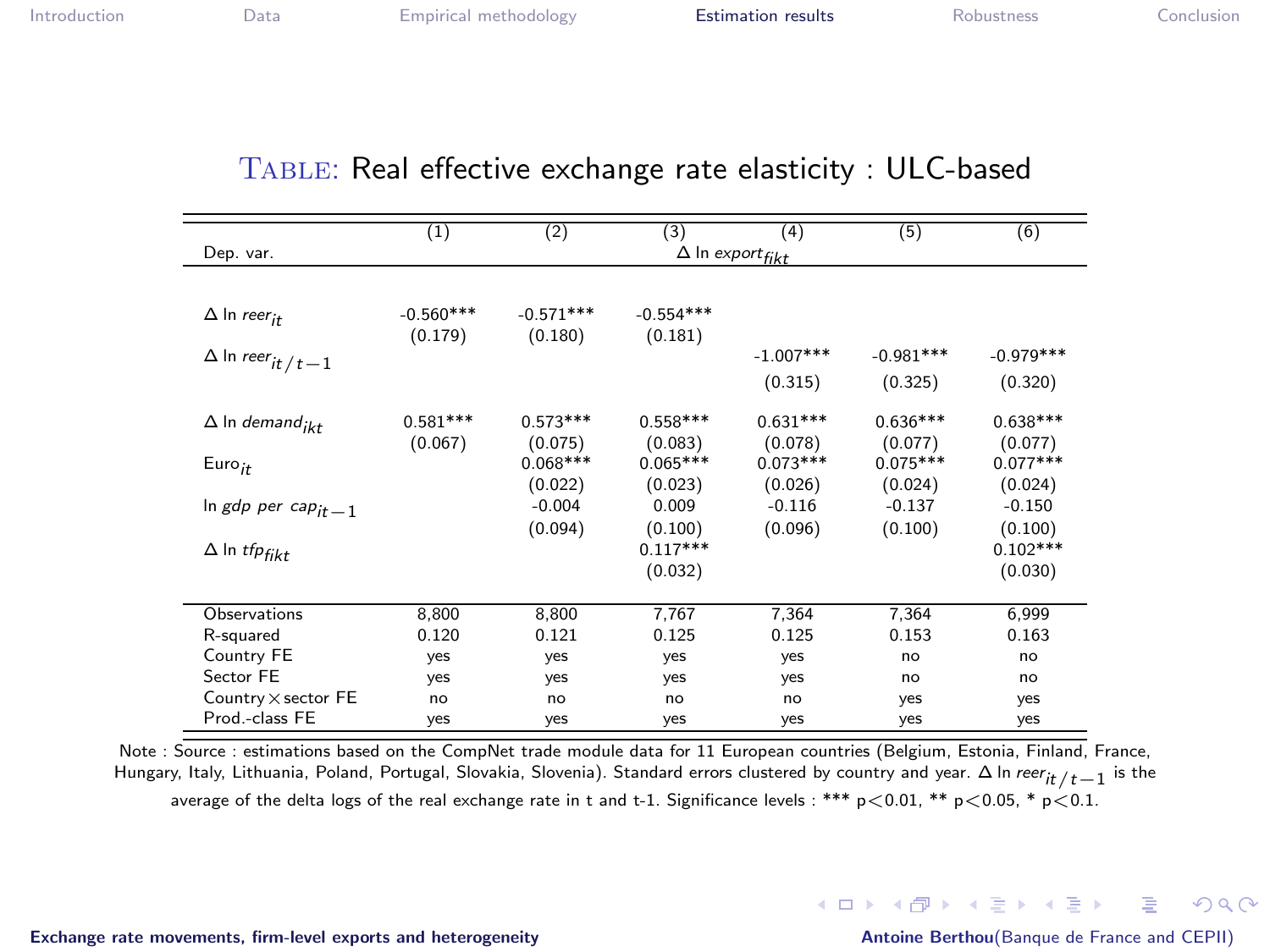### Methodology : productivity and size interactions

In a second step, we exploit the information about the heterogenous productivity and size of firms, contained in the CompNet dataset.

- Define 4 categories of productivity and size by dummy variable  $Q<sub>z</sub>$ , interacted with the REER variable
- We obtain 4 coefficients of the impact of REER variations on export revenues, 1 for each category

$$
\Delta \ln V_{fikt} = \sum_{z=1}^{4} \beta_z \Delta \ln REER_{it} \times Q_z + \gamma \Delta \ln D_{ikt} + C_{fikt} \Omega' + \lambda_f + \lambda_i + \lambda_k + \varepsilon_{fikt} (2)
$$

• Alternatively, we use exporter-year fixed effect  $(\lambda_{it})$  and concentrate on the heterogenous effects of REER variations, relative to the more productive firms' or largest firms' category

$$
\Delta \ln V_{\text{fikt}} = \sum_{z=1}^{3} \beta_z \Delta \ln REER_{it} \times Q_z + \gamma \Delta \ln D_{ikt} + \mathbf{C}_{\text{fikt}} \Omega' + \lambda_f + \lambda_{it} + \lambda_k + \varepsilon_{\text{fikt}} \tag{3}
$$

[Exchange rate movements, firm-level exports and heterogeneity](#page-0-0) Antoine Berthou(Banque de France and CEPII)

**KON KAN KEN KEN EL VOOR**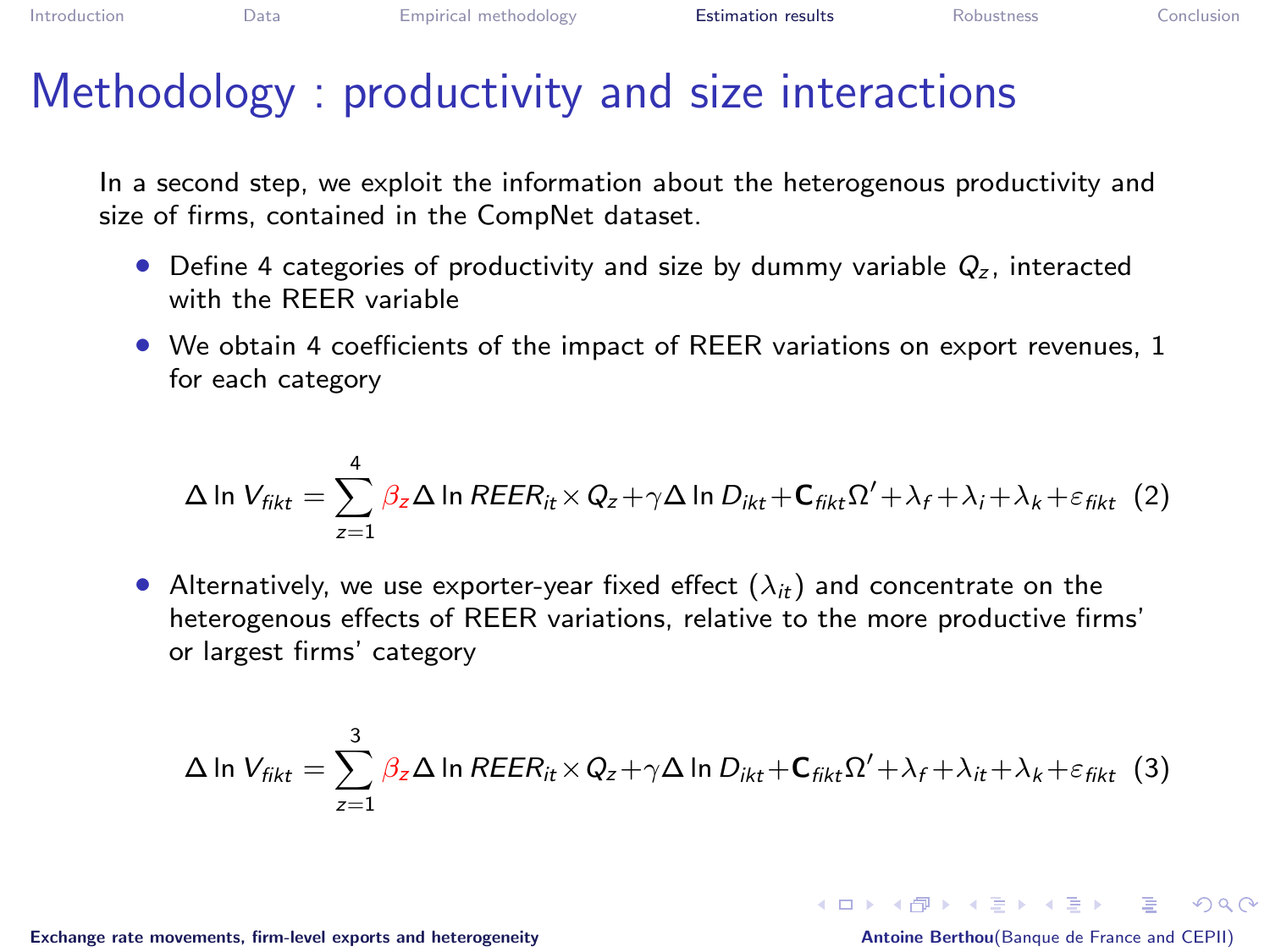|                                                                                       | (1)                   | (2)                    | (3)                   | (4)                          | (5)                    | (6)                   |
|---------------------------------------------------------------------------------------|-----------------------|------------------------|-----------------------|------------------------------|------------------------|-----------------------|
| Dep. var.                                                                             |                       |                        |                       | $\Delta$ In export $_{fikt}$ |                        |                       |
| REER var.                                                                             |                       | CPI-based REER         |                       |                              | <b>ULC-based REER</b>  |                       |
|                                                                                       | $-0.659***$           |                        |                       | $-1.007***$                  |                        |                       |
| $\Delta$ In reer <sub>it /t-1</sub>                                                   |                       |                        |                       |                              |                        |                       |
| $\Delta$ In reer <sub>it /t-1</sub> $\times$ Q1 prod <sub>fikt</sub>                  | (0.147)               | $-1.074***$            | $-0.534*$             | (0.175)                      | $-1.678***$            | $-1.143***$           |
| $\Delta$ In reer <sub>it /t</sub> $_{1}$ $\times$ Q <sub>2</sub> prod <sub>fikt</sub> |                       | (0.244)<br>$-0.707***$ | (0.287)<br>$-0.173$   |                              | (0.284)<br>$-1.229***$ | (0.337)<br>$-0.634**$ |
| $\Delta$ In reer <sub>it /t</sub> $-1 \times Q_3$ prod <sub>fikt</sub>                |                       | (0.204)<br>$-0.467**$  | (0.256)<br>0.101      |                              | (0.242)<br>$-0.670***$ | (0.303)<br>$-0.034$   |
| $\Delta$ In reer <sub>it /t</sub> $-1 \times Q$ 4 prod <sub>fikt</sub>                |                       | (0.199)<br>$-0.553**$  | (0.253)               |                              | (0.237)<br>$-0.599**$  | (0.298)               |
|                                                                                       |                       | (0.228)                |                       |                              | (0.270)                |                       |
| $\Delta$ In demand <sub>ikt</sub>                                                     | $0.611***$<br>(0.073) | $0.609***$<br>(0.073)  | $0.360***$<br>(0.091) | $0.631***$<br>(0.067)        | $0.630***$<br>(0.067)  | $0.361***$<br>(0.091) |
| Euro $_{it}$                                                                          | $0.086***$<br>(0.024) | $0.086***$<br>(0.024)  |                       | $0.073***$<br>(0.024)        | $0.073***$<br>(0.024)  |                       |
| In gdp per cap <sub>it -1</sub>                                                       | $-0.191***$           | $-0.192***$            |                       | $-0.116***$                  | $-0.117***$            |                       |
|                                                                                       | (0.042)               | (0.042)                |                       | (0.044)                      | (0.044)                |                       |
| Observations                                                                          | 7.364                 | 7.364                  | 7.364                 | 7.364                        | 7.364                  | 7,364                 |
| R-squared                                                                             | 0.123                 | 0.124                  | 0.148                 | 0.125                        | 0.126                  | 0.149                 |
| Country FE                                                                            | yes                   | yes                    | no                    | yes                          | yes                    | no                    |
| Country-year FE                                                                       | no                    | no                     | yes                   | no                           | no                     | yes                   |
| Sector FE                                                                             | yes                   | yes                    | yes                   | yes                          | yes                    | yes                   |
| Prod.-class FE                                                                        | yes                   | yes                    | yes                   | yes                          | yes                    | yes                   |

#### TABLE: Real effective exchange rate elasticity: productivity interactions

Note : Source : estimations based on the CompNet trade module data for 11 European countries (Belgium, Estonia, Finland, France, Hungary, Italy, Lithuania, Poland, Portugal, Slovakia, Slovenia).  $\Delta$  In reer<sub>it /t</sub> 1 is the average of the delta logs of the real exchange rate in t and t-1. Significance levels : \*\*\*  $p < 0.01$ , \*\*  $p < 0.05$ , \*  $p < 0.1$ .

 $2990$ 

后

イロト イ押 トイヨ トイヨ トー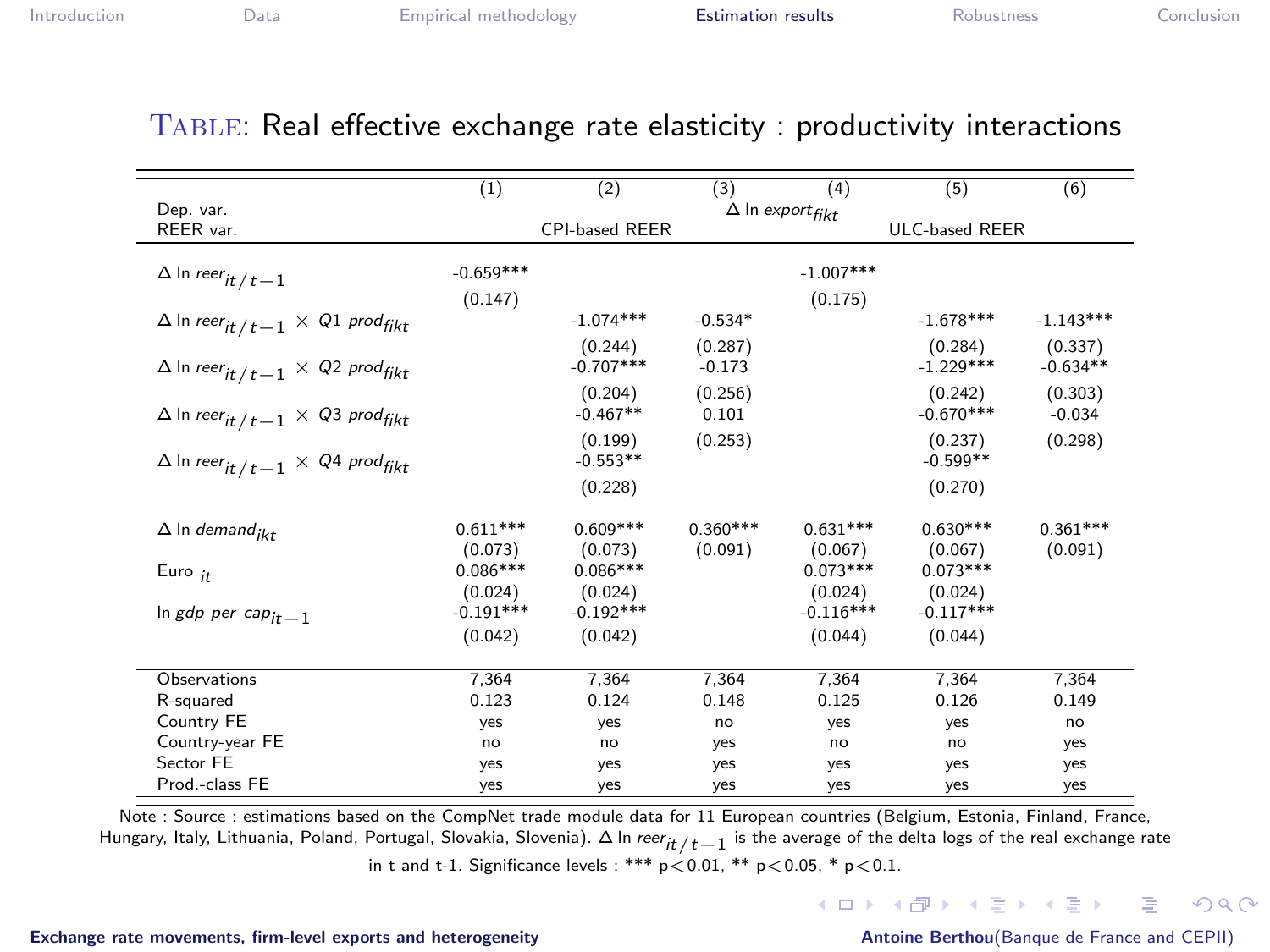#### Table: Real effective exchange rate elasticity : Size interactions

|                                                                      | (1)         | (2)                   | (3)        | (4)                                | (5)            | (6)         |
|----------------------------------------------------------------------|-------------|-----------------------|------------|------------------------------------|----------------|-------------|
| Dep. var.                                                            |             |                       |            | $\Delta$ In export <sub>fikt</sub> |                |             |
| REER var.                                                            |             | <b>CPI-based REER</b> |            |                                    | ULC-based REER |             |
|                                                                      |             |                       |            |                                    |                |             |
| $\Delta$ In reer it / t $-1$                                         | $-0.518***$ |                       |            | $-0.974***$                        |                |             |
|                                                                      | (0.157)     |                       |            | (0.185)                            |                |             |
| $\Delta$ In reer <sub>it /t-1</sub> $\times$ Q1 size <sub>fikt</sub> |             | $-0.873***$           | $-0.646**$ |                                    | $-1.760***$    | $-1.343***$ |
|                                                                      |             | (0.268)               | (0.310)    |                                    | (0.329)        | (0.379)     |
| $\Delta$ In reer <sub>it /t-1</sub> $\times$ Q2 size <sub>fikt</sub> |             | $-0.439**$            | $-0.180$   |                                    | $-1.165***$    | $-0.736**$  |
|                                                                      |             | (0.218)               | (0.268)    |                                    | (0.254)        | (0.314)     |
| $\Delta$ In reer <sub>it /t-1</sub> $\times$ Q3 size <sub>fikt</sub> |             | $-0.592***$           | $-0.313$   |                                    | $-0.766***$    | $-0.290$    |
|                                                                      |             | (0.208)               | (0.261)    |                                    | (0.248)        | (0.307)     |
| $\Delta$ In reer <sub>it /t-1</sub> $\times$ Q4 size <sub>fikt</sub> |             | $-0.274$              |            |                                    | $-0.477*$      |             |
|                                                                      |             | (0.236)               |            |                                    | (0.280)        |             |
|                                                                      |             |                       |            |                                    |                |             |
| Observations                                                         | 7.197       | 7.197                 | 7.197      | 7.197                              | 7.197          | 7.197       |
| R-squared                                                            | 0.097       | 0.097                 | 0.117      | 0.099                              | 0.100          | 0.118       |
| Country FE                                                           | yes         | yes                   | no         | yes                                | yes            | no          |
| Country-year FE                                                      | nQ          | nQ                    | yes        | no                                 | no             | yes         |
| Sector FE                                                            | yes         | yes                   | yes        | yes                                | yes            | yes         |
| Prod.-class FE                                                       | yes         | ves                   | yes        | yes                                | yes            | yes         |

Note : Source : estimations based on the CompNet trade module data for 11 European countries (Belgium, Estonia, Finland, France, Hungary, Italy, Lithuania, Poland, Portugal, Slovakia, Slovenia). ∆ In *reer<sub>it /t−*1 is the average of the delta logs of the real exchange rate</sub> in t and t-1. Significance levels : \*\*\*  $p < 0.01$ , \*\*  $p < 0.05$ , \*  $p < 0.1$ .

[Exchange rate movements, firm-level exports and heterogeneity](#page-0-0) Antoine Berthou(Banque de France and CEPII)

KO KARA KE KAEK LE YO GO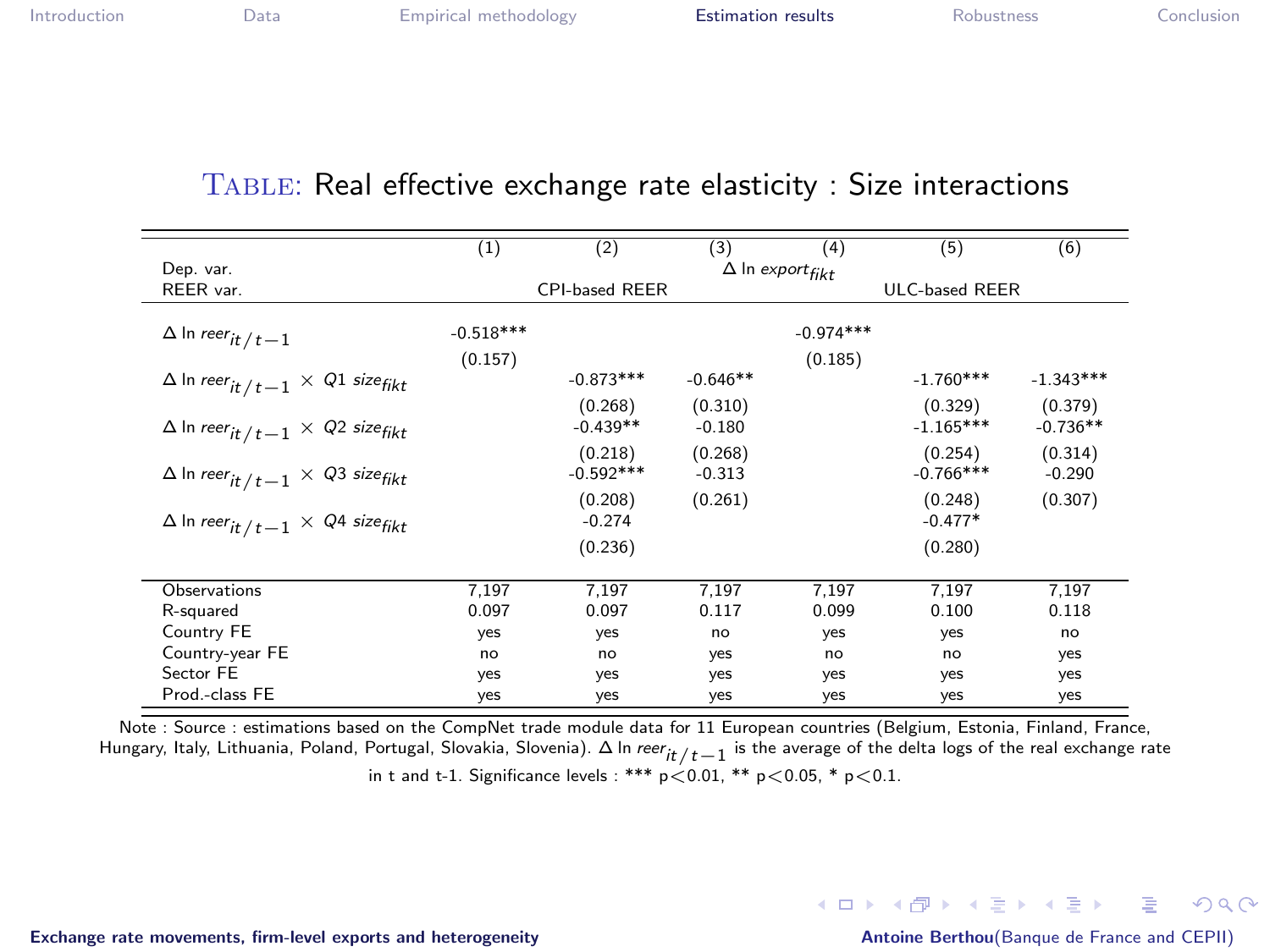#### TABLE: Robustness : different elasticity for euro countries

|                                                                             | (1)                          | (2)                   | (3)         | (4)            |
|-----------------------------------------------------------------------------|------------------------------|-----------------------|-------------|----------------|
| Dep. var.                                                                   | $\Delta$ In export $f_{ikt}$ |                       |             |                |
| REER var.                                                                   |                              | <b>CPI-based REER</b> |             | ULC-based REER |
|                                                                             |                              |                       |             |                |
| $\Delta$ In reer <sub>it /t-1</sub>                                         | $-0.931***$                  |                       | $-1.272***$ |                |
|                                                                             | (0.202)                      |                       | (0.216)     |                |
| $\Delta$ In reer <sub>it / t</sub> $-1 \times Q1 - \text{prod}_{fikt}$      |                              | $-1.380***$           |             | $-1.952***$    |
|                                                                             |                              | (0.285)               |             | (0.311)        |
| $\Delta$ In reer $_{it$ / $_{t-1}$ $\times$ Q2 $-$ prod $_{fikt}$           |                              | $-0.994***$           |             | $-1.499***$    |
|                                                                             |                              | (0.247)               |             | (0.273)        |
| $\Delta$ In reer $_{it$ / $_{t-1}$ $\times$ Q3 $-$ prod $_{fikt}$           |                              | $-0.749***$           |             | $-0.939***$    |
|                                                                             |                              | (0.241)               |             | (0.268)        |
| $\Delta$ In reer $_{it$ / $_{t-1}$ $\times$ Q4 $-$ prod $_{fikt}$           |                              | $-0.832***$           |             | $-0.864***$    |
|                                                                             |                              | (0.265)               |             | (0.297)        |
| $\Delta$ In reer <sub>it / t <math>-1 \times</math> Euro<sub>it</sub></sub> | $0.499*$                     | $0.529**$             | $0.480**$   | $0.489**$      |
|                                                                             | (0.255)                      | (0.256)               | (0.229)     | (0.229)        |
| $\Delta$ In demand <sub>ikt</sub>                                           | $0.621***$                   | $0.620***$            | $0.671***$  | $0.671***$     |
|                                                                             | (0.074)                      | (0.074)               | (0.070)     | (0.070)        |
| Euro <sub>it</sub>                                                          | $0.077***$                   | $0.077***$            | $0.060**$   | $0.060**$      |
|                                                                             | (0.025)                      | (0.025)               | (0.025)     | (0.025)        |
| In gdp per cap <sub>it -1</sub>                                             | $-0.174***$                  | $-0.174***$           | $-0.082*$   | $-0.082*$      |
|                                                                             | (0.043)                      | (0.043)               | (0.047)     | (0.047)        |
|                                                                             |                              |                       |             |                |
| Observations                                                                | 7.364                        | 7.364                 | 7.364       | 7.364          |
| R-squared                                                                   | 0.124                        | 0.124                 | 0.125       | 0.127          |
| Country FE                                                                  | yes                          | yes                   | yes         | yes            |
| Sector FE                                                                   | yes                          | yes                   | yes         | yes            |
| Prod - class FF                                                             | yes                          | yes                   | yes         | yes            |

Note : Source : estimations based on the CompNet trade module data for 11 European countries (Belgium, Estonia, Finland, France, Hungary, Italy, Lithuania, Poland, Portugal, Slovakia, Slovenia).  $\Delta$  In reer<sub>it /t-1</sub> is the average of the delta logs of the real exchange rate in t and t-1. Significance levels : \*\*\*  $p < 0.01$ , \*\*  $p < 0.05$ , \*  $p < 0.1$ .

Exchange rate movements, firm-level exports and heterogeneity

Antoine Berthou (Banque de France and CEPII)

<span id="page-14-0"></span> $2990$ 

K ロ ▶ K @ ▶ K 경 ▶ K 경 ▶ │ 경